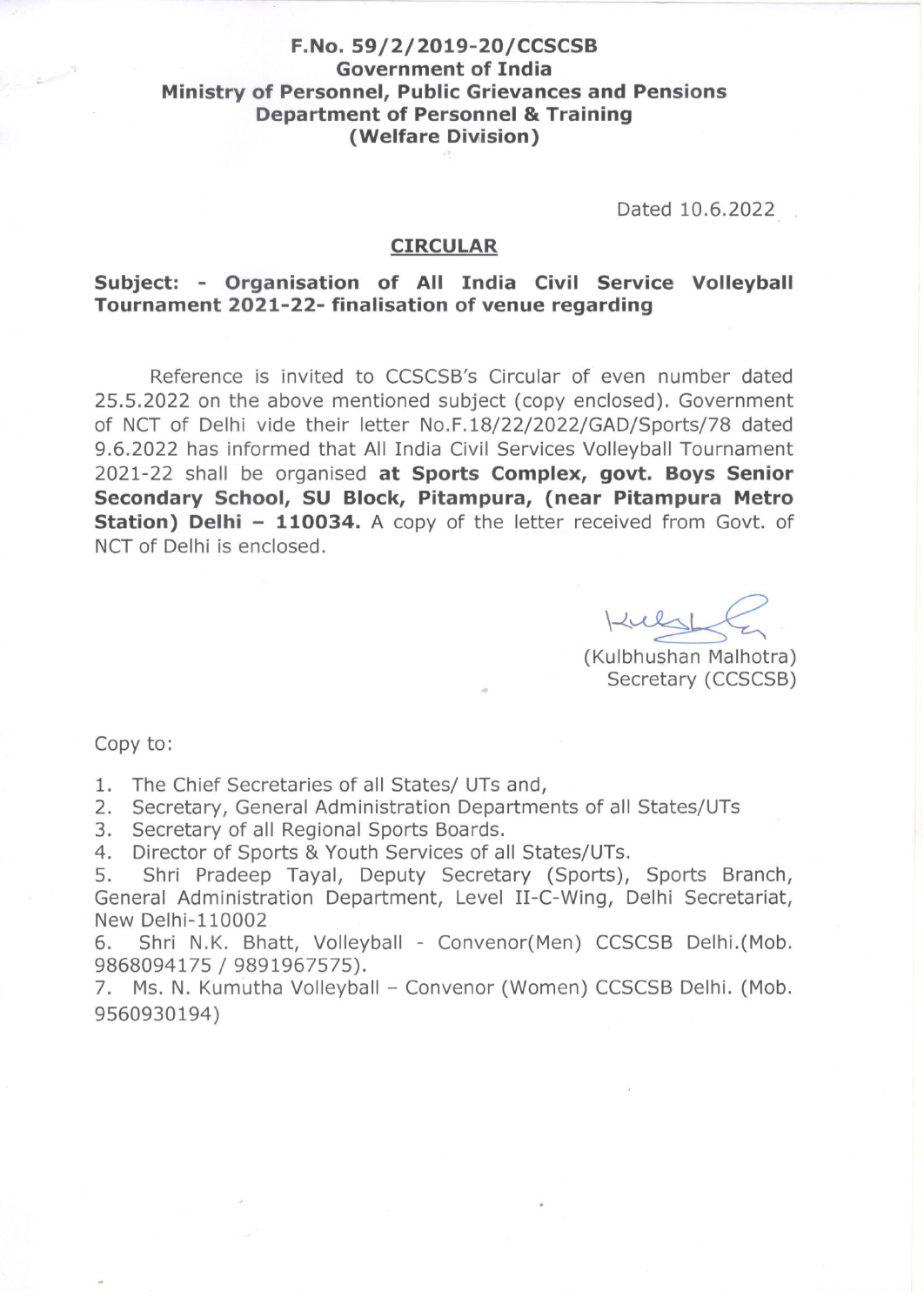#### **GOVERNMENT OF NCT OF DELHI** GENERAL ADMINISTRATION DEPARTMENT, LEVEL-II, C-WING, DELHI SECRETARIAT **NEW DELHI-110002** (SPORTS BRANCH)

## No. F.18/22/2022/GAD/Sports/ 78

Dated:  $\circ$ lo 6/2022

To.

Sh. Kulbhushan Malhotra, Secretary (CCSCSB), Deptt. of Personnel & Fraining, Min. Of Personnel, Public Grievances and Pensions, Government of India, 361, B-Wing, 3rd Floor, Lok Nayak Bhawan, Delhi-110003

# Sub: Organizing AICS Volleyball Tournament 2021-22.

Sir.

This is in reference to organization of All India Civil Services Volleyball Tournament 2021-22 by this office in Delhi w.e.f. 24.06.2022 to 28.06.2022.

In this regard, it is informed that the venue for organizing the All India Civil Services Volleyball Tournament 2021-22 has been finalized as Sports Complex, Govt. Boys Senior Secondary School, SU Block, Pitampura, Delhi-110034.

This is for your information and further necessary action.

ra  $Tay2H$ (Pradeep Dy. Secretary (Sports)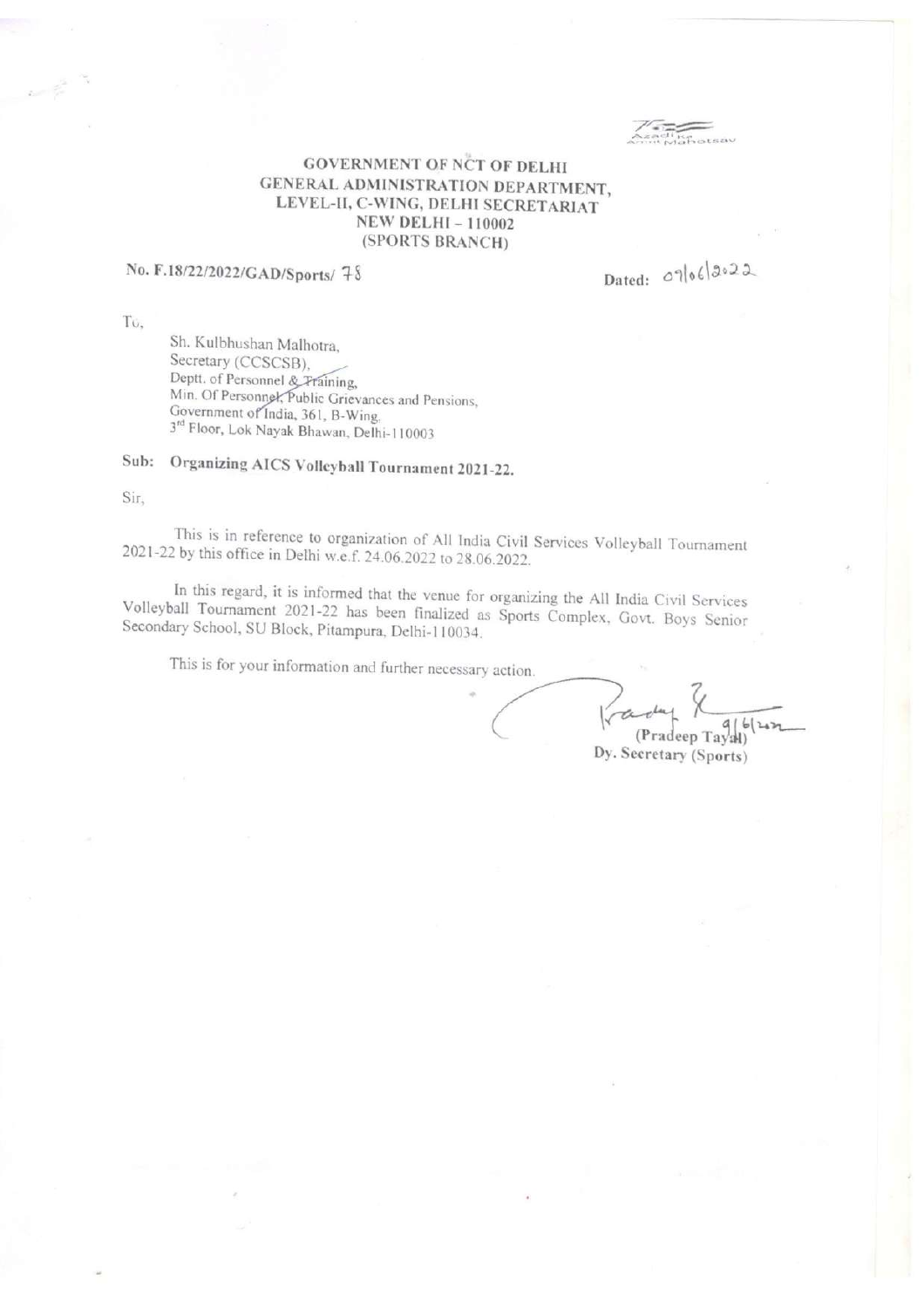

# $\dot{x}$  केन्द्रीय सिविल सेवा साँस्कृतिक एवं क्रीड़ा बोर्ड

# **Central Civil Services Cultural & Sports Board**

(Registration No. 2621)

Department of Personnel & Training Ministry of Personnel, Public Grievances and Pensions Government of India

**No.591212019-2OICCSCSB** 

**To Shri Pradeep Tayal Deputy Secretary (Sports) Sports Branch, General Administration Department Level** Il**-C-Wing, Delhi Secretariat New Delhi-110002** 

361, B-Wing, 3rd Floor Lok Nayak Bhawan New Delhi -110 003

**Dated 25.05.2022** 

Phone: 011-24624204 Fax: 011-24646961

# **Sub: All India Civil Services Volleyball (Men and Women) Tournaments 2021-22.**

Central Civil Services Cultural and Sports Board (CCSCSB) in collaboration with Government of NCT of Delhi, is organizing All India Civil Services (AICS) Volleyball (Men and Women). Details of the Competition are given as under:-

| S.No | Game/Event                               | Dates of<br>tournament      | Last date<br>of entry | Team<br>Composition                                                           |                                              | Venue                                                                                                                                                                       |
|------|------------------------------------------|-----------------------------|-----------------------|-------------------------------------------------------------------------------|----------------------------------------------|-----------------------------------------------------------------------------------------------------------------------------------------------------------------------------|
|      | Volleyball<br>Men<br>Volleyball<br>Women | 24.06.2022 to<br>28.06.2022 | 20.6.2022             | Men<br>Coach<br>Manager<br><b>Total</b><br>Women<br>Coach<br>Manager<br>Total | 12<br>01<br>01<br>14<br>12<br>01<br>01<br>14 | Indira Gandhi Stadium<br>Complex, I.P. Estate,<br>Delhi-110002<br>or<br>Sports Complex,<br>Govt. Boys Senior<br>Secondary School,<br>SU Block, Pitampura,<br>Delhi - 110034 |

2. As some of the AICS Tournaments/Competitions could not be held during the last year i.e. 2. As some of the AICS Tournaments/Competitions coald not be not dailing the to 30th June,<br>2021-22 due to spread of Covid-19 pandemic, it has been decided to grant relaxation up to 30<sup>th</sup> June, 2022 to conduct remaining AICS Tournaments/Competitions. Accordingly, AlCS Volleyball (Men and Women) Tournament of the previous year i.e. 2021-22 is being held on the above dates. However, the eligibility criteria for participation of the players in the Tournament shall remain unchanged.

3. A copy of the updated rules for All India Civil Services Tournaments indicating eligibility criteria, composition of Team Rules of games etc. has already been circulated to all concerned. The same is available on the website at http://dopt.gov.in/about-us/wings-or-division-in-dopt/Welfaredivisions.

4. The States/UTs and Regional Sports Boards are requested to consider sending their teams for the above All India Civil Services Tournaments. It may be ensured that the entries are submitted within time limits in prescribed proforma as per **Annexure** — I.

5. Teams are requested to make their own arrangements for accommodation and transportation.

**6. List of players alonq with photocopy of their Identity Card** should be authenticated by the authorized officer under his signature & seal.

7. All the participants shall carry individual Identity Card/Identity Slip/Age Proof for verification of eligibility criteria by the Organizing Committee/Representatives of the Board at the venue of the All India Civil Services Tournament.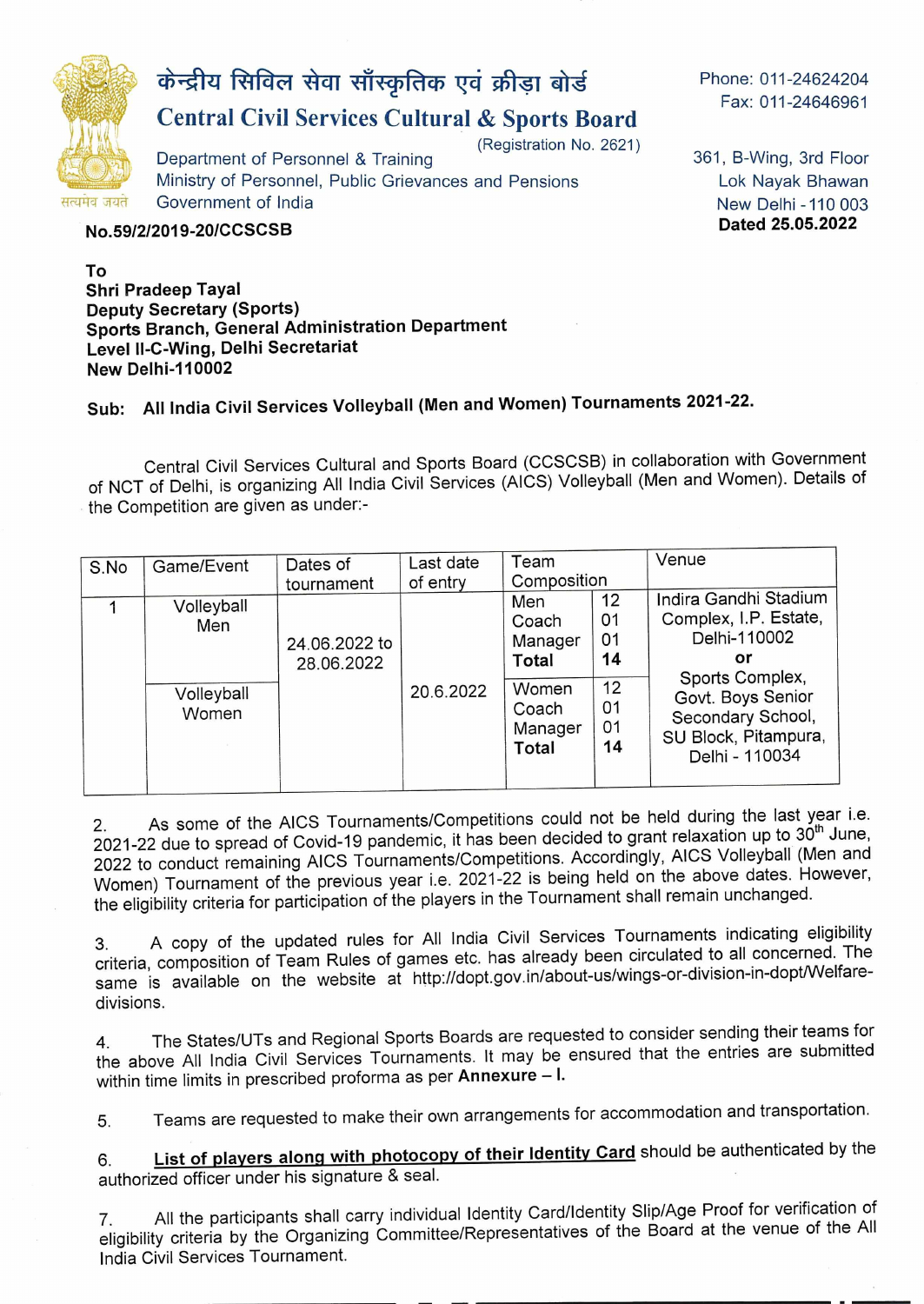8. Managers' meeting is likely to be held on the evening of a day before the date of commencement of the tournament.

9. Addresses, Telephone Numbers, Mobile Numbers and E-mail Addresses may be indicated by the participating State/UTs/RSB's.

10. Every participating team may bring two flags representing their States/UT/Regional Sports Board with them.

11. Every member of the team reports at the venue and participates in the tournament as scheduled. Failure to do so shall be treated as an act of indiscipline. All the participants shall maintain strict discipline on and off the venue of the tournament. Any act of strict discipline on and off the venue of the tournament. Any act of<br>indiscipline/misbehavior/misconduct will attract the provision of CCS (Conduct) Rules since Government Employees are treated 'ON DUTY' during All India Civil Services Tournament.

12. The general instructions/Guidelines of COVlD-19 issued by Central/State Govt. from time to time are to be strictly followed by all players and supporting staff during the competition. If it is found that Covid appropriate behavior is not followed by any player/official in the tournament he/she shall be liable to be debarred from the tournament.

13. All participants are requested to chalk out their journey in compliance to Covid-19 guidelines issued by States/UTs from time to time.

14. The following categories of employees are not eligible for participation in AICS Tournaments:-

- (a) Uniform personnel in Defence Services/Para Military Organizations/Central Police Organization/Police/RPF/CISF/BSF/ITBP/NSG etc.
- (b) Employees of Autonomous bodies/undertaking/Public Sector Banks even though administratively controlled by the Central Ministries.
- (c) Casual / Daily wages workers.
- (d) Employees attached to offices on temporary duty.
- (e) A newly recruited employee who has put less than 6 months in regular establishment/ service

15. Any information regarding change in dates/venue/cancellation etc. about the AICS tournament will be available on our website i.e. www.dopt.gov.in. All the participant teams are, therefore requested to check from organizers of the tournament about any possible change before starting their journey.

16. Referees'/Umpires' decision shall be final and binding on the competing teams.

17. The entries in prescribed proforma as per **Annexure I** may be sent to the Nodal Officers as given below;-

| ∣ S.No. | Name & Designation and Address                                                                                            | <b>Contact No.</b>                      |
|---------|---------------------------------------------------------------------------------------------------------------------------|-----------------------------------------|
|         | Shri Vivek V. Mishra<br>Grade $-1$ (DASS).<br>General Administration Department,<br>Delhi Secretariat, IP Estate, Delhi - | 9818349385<br>gadsportsbranch@gmail.com |
|         | 110002                                                                                                                    |                                         |

Yours sincerely

Kursl (

(Kulbhushan Malhotra) Secretary (CCSCSB)

Copy to

- 1. The Chief Secretaries of all States/ UTs and,
- 2. Secretary, General Administration Departments of all States/UTs
- 3. Secretary of all Regional Sports Boards.
- 4. Director of Sports & Youth Services of all States/UTs.
- 5. Shri N.K.Bhatt,Volleyball Convenor(Men) CCSCSB Delhi.(Mob. 9868094175 / 9891967575).
- 6. Ms. N. Kumutha Volleyball Convenor (Women) CCSCSB Delhi. (Mob. 9560930194)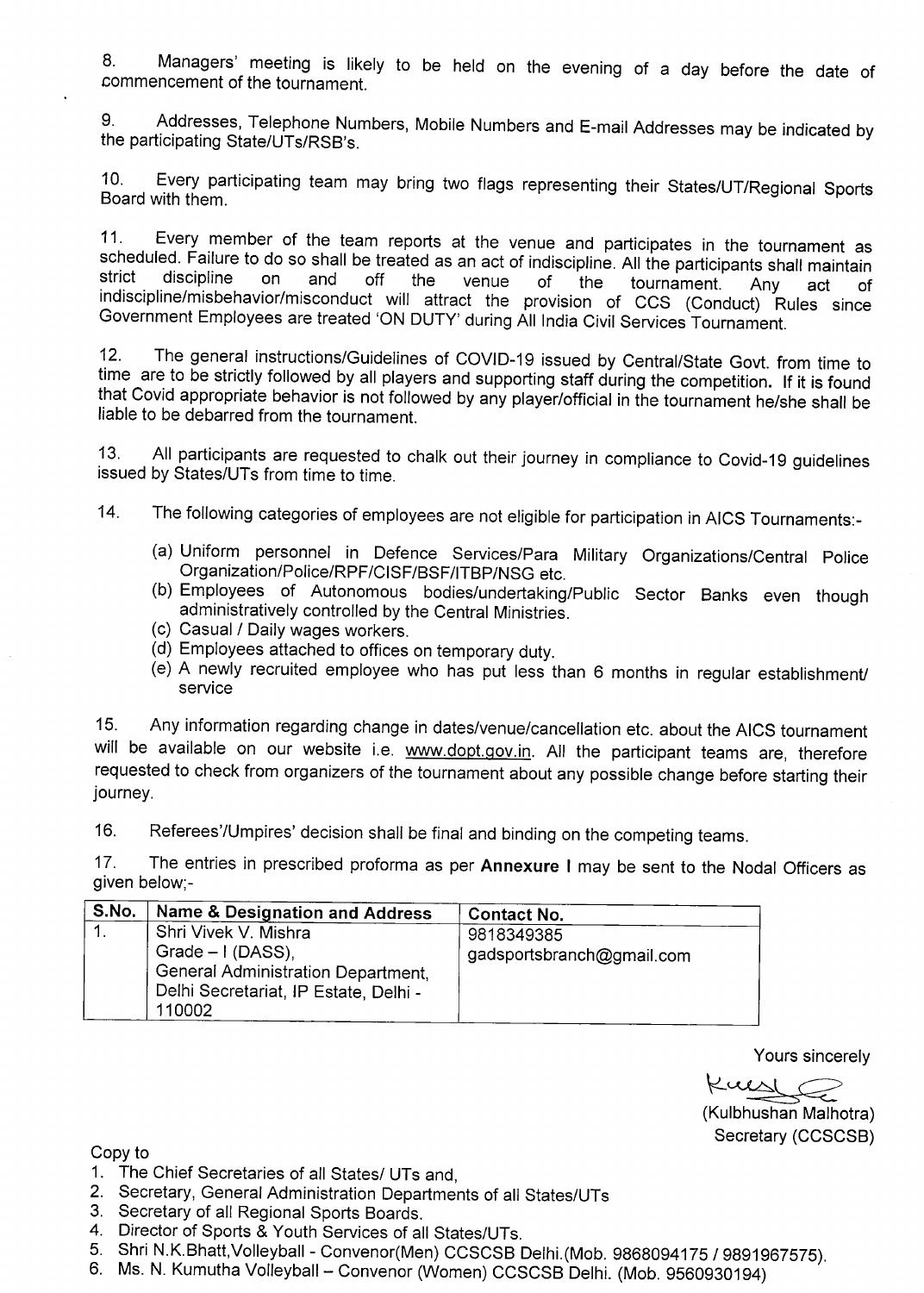### **ALL INDIA CIVIL SERVICES VOLLEYBALL (MEN** & **WOMEN) TOURNAMENT 2020-21**

#### **ENTRY FORM**

#### **Name of the State / RSB:**  $\blacksquare$

| S.             | Name of Player | Ministry/Department along with ID | Regular or Not | Joining Date       |
|----------------|----------------|-----------------------------------|----------------|--------------------|
| No.            |                | Card No                           |                |                    |
|                |                |                                   |                |                    |
|                |                |                                   |                |                    |
| $\mathbf{1}$   |                |                                   |                |                    |
|                |                |                                   |                |                    |
| $\overline{2}$ |                |                                   |                |                    |
|                |                |                                   |                |                    |
| $\overline{3}$ |                |                                   |                |                    |
|                |                |                                   |                |                    |
| $\overline{4}$ |                |                                   |                |                    |
|                |                |                                   |                |                    |
| $\overline{5}$ |                |                                   |                |                    |
|                |                |                                   |                |                    |
| $\overline{6}$ |                |                                   |                |                    |
|                |                |                                   |                |                    |
| $\overline{7}$ |                |                                   |                |                    |
|                |                |                                   |                |                    |
| 8              |                |                                   |                |                    |
|                |                |                                   |                |                    |
| $\overline{9}$ |                |                                   |                |                    |
|                |                |                                   |                |                    |
| 10             |                |                                   |                |                    |
|                |                |                                   |                |                    |
| 11             |                |                                   |                |                    |
|                |                |                                   |                | $\mathbf{A}^{(1)}$ |
| 12             |                |                                   |                |                    |
|                |                |                                   |                |                    |

|        | $\mid$ COACH (01)-   |
|--------|----------------------|
| $\sim$ | <b>MANAGER (01)-</b> |

#### **VERIFICATION CERTIFICATE**

The State Government/R.S.B. intends to enter a team for the All India Civil Service Tournament/Competition. Consequently, I submit the entry form duly completed. I hereby undertake on behalf of the State Govt./RSBs to abide by the rules and instructions of the Tournament/Competition.

I certify that the players mentioned in this form who will participate in the All India Civil Services Tournament/Competition are employees of the State Government/Central Government. No member of the team is a casual/daily wage employees. All the players are eligible to participate in the Tournament/Competition as per eligibility criteria laid down by the Board. In case if it is found that